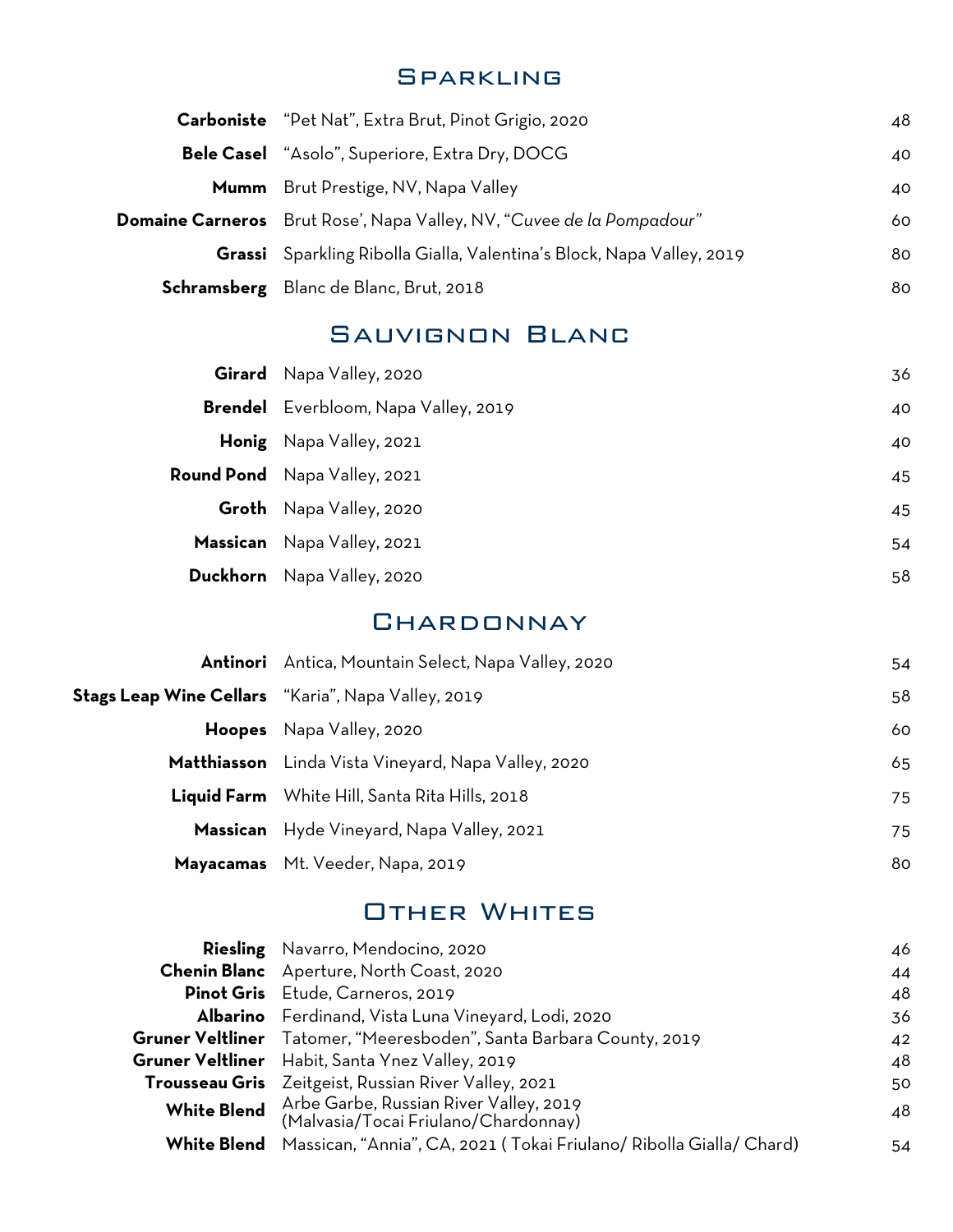# Rosé

| <b>Ellen Redding</b> CA, 2020 (Zin/Primitivo)                      | 36  |
|--------------------------------------------------------------------|-----|
| Turley "White Zin", CA, 2020                                       | 38  |
| The Prisoner "Unshackled", CA, 2019 (PNO/Syrah/Grenache/Mourvedre) | 42  |
| Navarro Vineyards Mendocino, 2021 (Sangiovese)                     | 44  |
| Liquid Farm Santa Barbara AVA, 2021 (Mourvedre)                    | 46  |
| <b>PINOT NOIR</b>                                                  |     |
| Anderson Valley, Mendocino, 2019                                   | 40  |
| Russian River Valley, 2019                                         | 60  |
| Santa Lucia Highlands, 2019                                        | 75  |
| Russian River Valley, 2019                                         | 76  |
| Red Car Sonoma Coast, 2019                                         | 82  |
| Dragonette Sta. Rita Hills, 2019                                   | 84  |
| Cattleya "Cuvee #1", Russian River Valley, 2019                    | 86  |
| Littorai Sonoma Coast, 2019                                        | 10C |
| Hyde Vineyard Estate, Carneros, Napa Valley, 2017                  | 11C |
| Hirsch San Andreas Fault, Sonoma Coast, 2018                       | 11C |
| ZINFANDEL                                                          |     |
| "Party Line", North Coast, 2020                                    | 48  |
| Sonoma County, 2019                                                | 56  |
| Ridge Geyserville, Alexander Valley, Sonoma County, 2019           | 70  |
| Pesenti Vineyard, Paso Robles, 2019                                | 78  |
| Jack's Cabin Vineyard, Sonoma County, 2019                         | 82  |
| <b>SYRAH</b>                                                       |     |
| Presqu'ile Vineyard, Santa Maria Valley, 2019                      | 64  |
| Perli Vineyard, Mendocino Ridge, 2018                              | 80  |
| Estate, Los Olivos District, Buellton, CA, 2018                    | 90  |
| Bien Nacido Vineyard, Santa Maria Valley, 2019                     | 11C |
|                                                                    |     |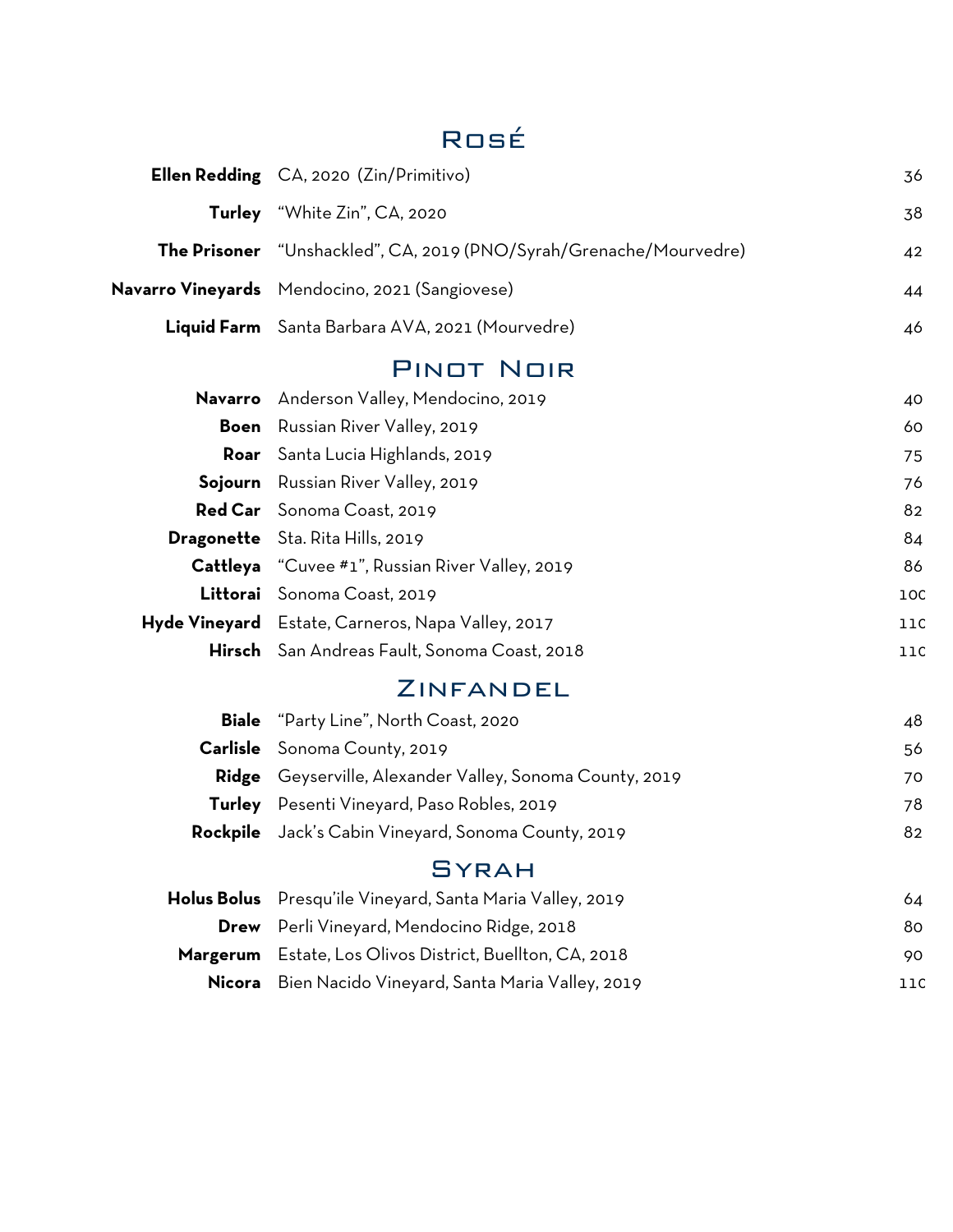#### Cabernet Sauvignon

| <b>Decoy</b> Sonoma County, 2019       | 42  |
|----------------------------------------|-----|
| <b>Cultivar</b> North Coast, 2019      | 48. |
| Kokomo Sonoma County, 2019             | 52  |
| <b>Wade</b> "Three", Napa Valley, 2019 | 70. |
|                                        |     |

#### Other Reds

|                     | Grenache Sandlands, Santa Clara County, 2019                                                         | 75  |
|---------------------|------------------------------------------------------------------------------------------------------|-----|
| Grenache            | Pax, "The Vicar", North Coast, 2018                                                                  | 75  |
|                     | <b>Grenache</b> A Tribute to Grace, Vie Caprice, Santa Ynez Valley, 2019                             | 84  |
|                     | Grenache Levo, "22 Tango", Paso Robles, 2019                                                         | 85  |
| Carignan            | Lioco, "Indica", Mendocino County, 2019                                                              | 44  |
| <b>Malbec</b>       | Ilaria, Dr. Reid Vineyard, Napa Valley, 2019                                                         | 44  |
|                     | <b>Sangiovese</b> Grassi, Napa Valley, 2015                                                          | 48  |
| <b>Petite Sirah</b> | Girard, Napa Valley, 2018                                                                            | 55  |
| <b>Super Tuscan</b> | Reeve, "Libertine #6", Sonoma County, NV<br>(Sangio/ Cab/ Merlot/ Cab Franc)                         | 46  |
| <b>Red Blend</b>    | Elyse, "C'est Si Bon", Ca 2019<br>(Cinsault/Syrah/Grenache/Mourvedre)                                | 44  |
| <b>Red Blend</b>    | Sean Thackery, Pleiades, XXVIII, CA<br>(Sangio/PNO/Viognier/Zin/Petite Sirah/Etc.)                   | 46  |
| <b>Red Blend</b>    | Stolpman Vineyards, "La Cuadrilla", Los Olivos, CA, 2020<br>(Syrah/Grenache/Sangiovese)              | 48  |
| <b>Red Blend</b>    | Alma de Cattleya, Sonoma County, 2019<br>(Syrah/Cab/Merlot)                                          | 48  |
| <b>Red Blend</b>    | Tensley, "All Blocks", Santa Barbara County, 2020<br>(Grenache/Syrah/Mourvedre)                      | 63  |
| <b>Red Blend</b>    | B. Leighton, "Gratitude", Olsen Bros. Vineyard, 2018<br>Yakima Valley, WA (Mourvedre/Grenache/Syrah) | 72  |
| <b>Red Blend</b>    | Foxen, "Cuvee Jeanne Marie", Los Olivos, 2017<br>(Grenache/Mourvedre)                                | 78  |
| <b>Red Blend</b>    | Slacker, "Stereotype", Willow Creek District, Paso Robles, CA<br>(Grenache/Syrah/Graciano)           | 115 |
| Merlot              | Charles Krug, Napa Valley, 2018                                                                      | 44  |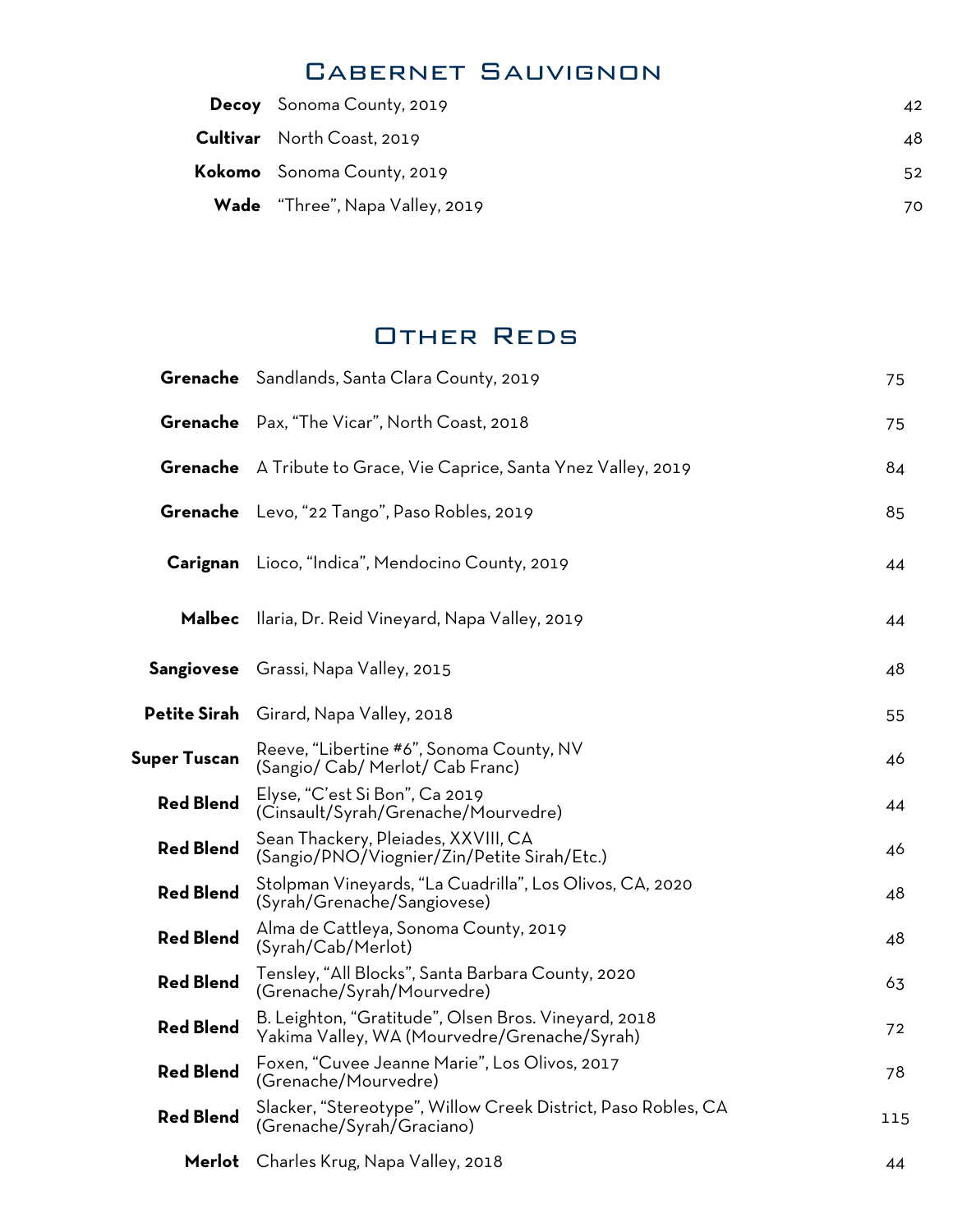# White & Rosé Wines by the Glass

|                       |                                                                            | 6 oz.<br>Glass | 500 ml<br>Carafe |
|-----------------------|----------------------------------------------------------------------------|----------------|------------------|
|                       | Prosecco Bele Casel, "Asolo", Superiore, Extra Dry, DOCG                   | 11             | 26.5             |
|                       | <b>Sparkling Wine</b> Mumm, Brut Prestige, NV, Napa Valley                 | 10             | 23.75            |
| <b>Sparkling Wine</b> | Domaine Carneros, Brut Rose', Napa Valley, NV,<br>"Cuvee de la Pompadour"  | 16             | 40               |
|                       | <b>Gruner Veltliner</b> Tatomer, "Meeresboden", Santa Barbara County, 2019 | 11.5           | 27.75            |
|                       | Albarino Ferdinand, Vista Luna Vineyard, Lodi, 2020                        | 10             | 23.75            |
|                       | <b>Riesling</b> Navarro, Mendocino, 2020                                   | 12.5           | 30.5             |
|                       | <b>Sauvignon Blanc</b> Girard, Napa Valley, 2020                           | 10             | 23.75            |
|                       | Sauvignon Blanc Honig, Napa Valley, 2021                                   | 11             | 26.5             |
|                       | <b>Chardonnay</b> Antinori - Antica, Mountain Select, Napa Valley, 2020    | 14.5           | 35.75            |
|                       | Rose Navarro, Mendocino, 2021 (Sangiovese)                                 | 11             | 29               |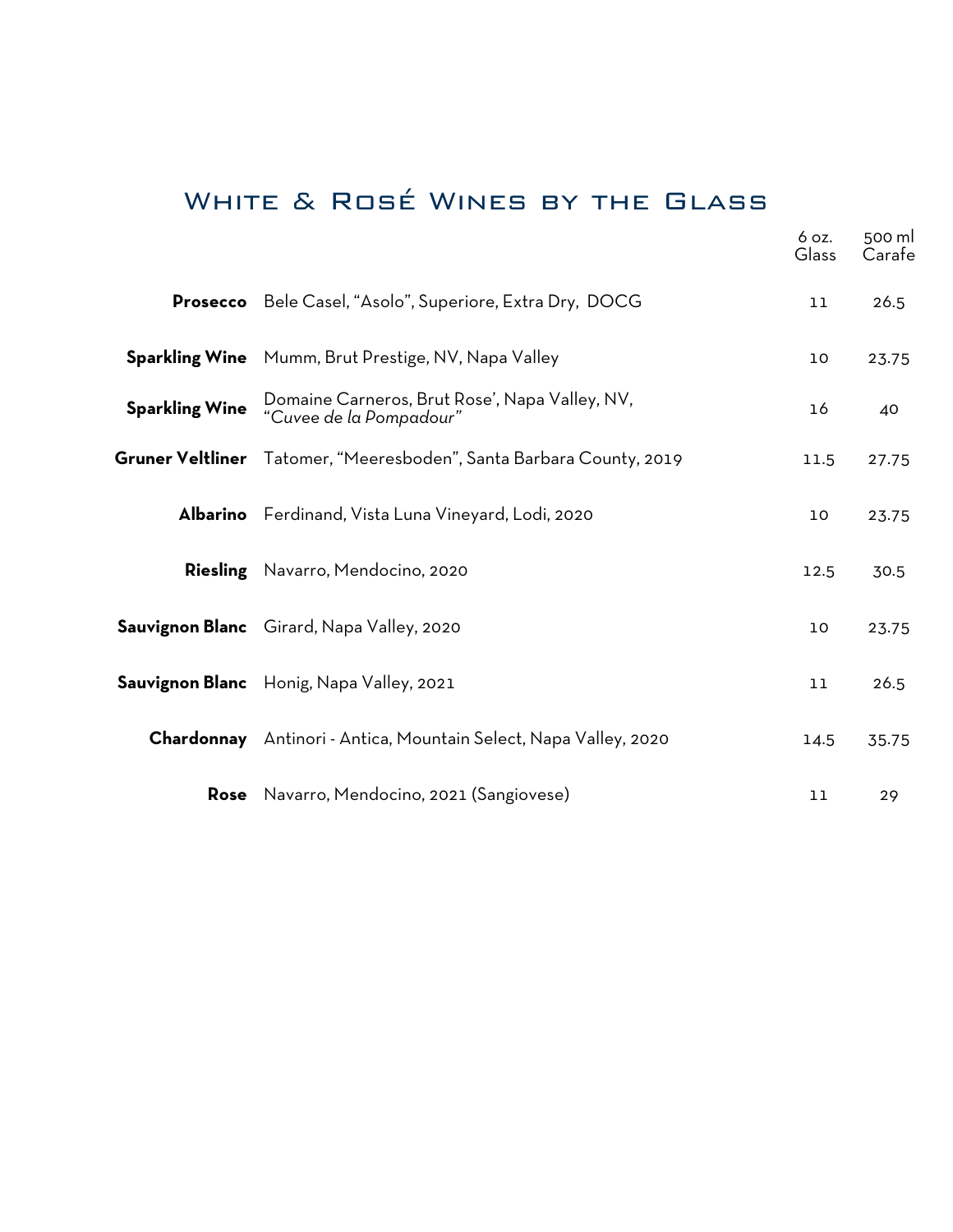# Red Wines by the Glass

|                     |                                                                                    | 6 oz<br>Glass | 500 ml<br>Carafe |
|---------------------|------------------------------------------------------------------------------------|---------------|------------------|
|                     | Pinot Noir Navarro, Mendocino, 2019                                                | 11            | 26.5             |
|                     | Malbec Ilaria, Dr. Reid Vineyard, Napa Valley, 2019                                | 12            | 29               |
|                     | Carignan Lioco, "Indica", Mendocino County, 2019                                   | 12            | 29               |
|                     | <b>Zinfandel</b> Biale, "Party Line", North Coast, 2020                            | 13            | 31.75            |
|                     | Sangiovese Grassi, Napa Valley, 2015                                               | 14            | 31.75            |
| <b>Super Tuscan</b> | Reeve, "Libertine #6", Sonoma County, NV<br>(Sangio/Cab/Merlot/Cab Franc)          | 13            | 30.5             |
|                     | Cabernet Sauvignon Decoy, Sonoma County, 2019                                      | 12            | 27.75            |
|                     | Merlot Charles Krug, Napa Valley, 2018                                             | 12            | 27.75            |
|                     | Carignan Lioco, "Indica", Mendocino County, 2019                                   | 12            | 29               |
| <b>Red Blend</b>    | Elyse, "C'est Si Bon", CA, 2019<br>(Cinsault/Syrah/Grenache/Mourvedre)             | 12            | 27.75            |
| <b>Red Blend</b>    | Sean Thackery, Pleiades, XXVIII, CA<br>(Sangio/PNO/Viognier/Zin/Petite Sirah/Etc.) | 12.5          | 30.5             |